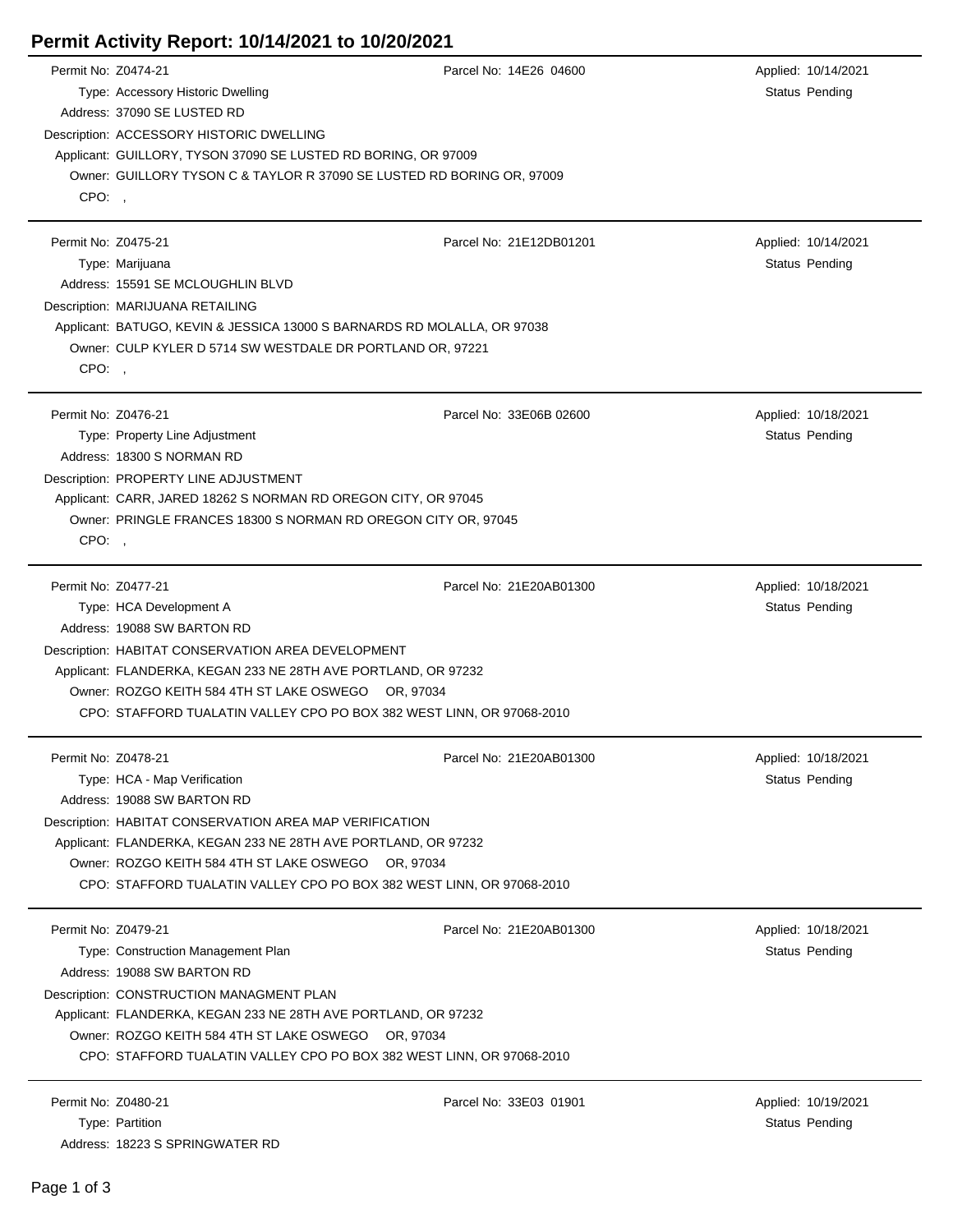## **Permit Activity Report: 10/14/2021 to 10/20/2021**

| Description: PARTITION        |                                                                                                                                                                                                                                                                                               |                         |                     |  |  |  |  |
|-------------------------------|-----------------------------------------------------------------------------------------------------------------------------------------------------------------------------------------------------------------------------------------------------------------------------------------------|-------------------------|---------------------|--|--|--|--|
|                               | Applicant: RIEHL, DOROTHY & JOHN PO BOX 1460 CLACKAMAS, OR 97015-1490                                                                                                                                                                                                                         |                         |                     |  |  |  |  |
|                               | Owner: RIEHL JOHN M & DOROTHY A PO BOX 1460 CLACKAMAS OR, 97015<br>CPO: REDLAND-VIOLA-FISCHER'S CPO 19019 S HENRICI RD OREGON CITY, OR 97045                                                                                                                                                  |                         |                     |  |  |  |  |
|                               |                                                                                                                                                                                                                                                                                               |                         |                     |  |  |  |  |
| Permit No: Z0481-21           |                                                                                                                                                                                                                                                                                               | Parcel No: 22E17AB01800 | Applied: 10/19/2021 |  |  |  |  |
| Type: Partition               |                                                                                                                                                                                                                                                                                               |                         | Status Pending      |  |  |  |  |
|                               | Address: 7207 SE STRAWBERRY LN                                                                                                                                                                                                                                                                |                         |                     |  |  |  |  |
|                               | Description: A two lot Partition; one existing 27,000 square foot lot to contain the existing single family residence and one new lot at 13,500 square feet for a<br>new home site. The applicant has also prepared a master plan to demonstrate compliance with minimum and maximum density. |                         |                     |  |  |  |  |
|                               | Applicant: FOLEY, MARK 14725 S BRUNNER RD OREGON CITY, OR 97045                                                                                                                                                                                                                               |                         |                     |  |  |  |  |
|                               | Owner: CONNOR MATTHEW & CHELSEA 7207 SE STRAWBERRY LN MILWAUKIE OR, 97267                                                                                                                                                                                                                     |                         |                     |  |  |  |  |
|                               | CPO: CLACKAMAS (INACTIVE), OR                                                                                                                                                                                                                                                                 |                         |                     |  |  |  |  |
| Permit No: Z0482-21           |                                                                                                                                                                                                                                                                                               | Parcel No: 44E10 00903  | Applied: 10/19/2021 |  |  |  |  |
| Type: Partition               |                                                                                                                                                                                                                                                                                               |                         | Status Pending      |  |  |  |  |
|                               | Address: 27560 S KINZY RD                                                                                                                                                                                                                                                                     |                         |                     |  |  |  |  |
| Description: PARTITION        |                                                                                                                                                                                                                                                                                               |                         |                     |  |  |  |  |
|                               | Applicant: SPURGEON, COLLEEN 1415 WASHINGTON ST OREGON CITY, OR 97045                                                                                                                                                                                                                         |                         |                     |  |  |  |  |
|                               | Owner: YOUNG LOREN J & CAROL ANN 27560 S KINZY RD ESTACADA OR, 97023                                                                                                                                                                                                                          |                         |                     |  |  |  |  |
|                               | CPO: ESTACADA (INACTIVE), OR                                                                                                                                                                                                                                                                  |                         |                     |  |  |  |  |
| Permit No: Z0483-21           |                                                                                                                                                                                                                                                                                               | Parcel No: 22E17CC04000 | Applied: 10/20/2021 |  |  |  |  |
|                               | Type: Conditional Use                                                                                                                                                                                                                                                                         |                         | Status Pending      |  |  |  |  |
|                               | Address: 6460 GLEN ECHO AVE                                                                                                                                                                                                                                                                   |                         |                     |  |  |  |  |
|                               | Description: GLADSTONE CONDITIONAL USE                                                                                                                                                                                                                                                        |                         |                     |  |  |  |  |
|                               | Applicant: MORRIS, DAVE 12042 SE SUNNYSIDE RD CLACKAMAS, OR 97015                                                                                                                                                                                                                             |                         |                     |  |  |  |  |
|                               | Owner: OREGON MINISTRY NETWORK 9250 CHARITY AVE NE SALEM OR, 97305                                                                                                                                                                                                                            |                         |                     |  |  |  |  |
| CPO:                          |                                                                                                                                                                                                                                                                                               |                         |                     |  |  |  |  |
| Permit No: Z0484-21           |                                                                                                                                                                                                                                                                                               | Parcel No: 23E31C 00502 | Applied: 10/20/2021 |  |  |  |  |
| Type: Partition               |                                                                                                                                                                                                                                                                                               |                         | Status Pending      |  |  |  |  |
|                               | Address: 18125 S SHILOH LN                                                                                                                                                                                                                                                                    |                         |                     |  |  |  |  |
| <b>Description: PARTITION</b> |                                                                                                                                                                                                                                                                                               |                         |                     |  |  |  |  |
|                               | Applicant: FUKADA, DEBORAH & TAKASHI 18025 S SHILOH LANE OREGON CITY, OR 97045                                                                                                                                                                                                                |                         |                     |  |  |  |  |
|                               | Owner: FUKUDA TAKASHI 18025 S SHILOH LN OREGON CITY OR, 97045                                                                                                                                                                                                                                 |                         |                     |  |  |  |  |
|                               | CPO: REDLAND-VIOLA-FISCHER'S CPO 19019 S HENRICI RD OREGON CITY, OR 97045                                                                                                                                                                                                                     |                         |                     |  |  |  |  |
| Permit No: Z0485-21           |                                                                                                                                                                                                                                                                                               | Parcel No: 52E10D 03900 | Applied: 10/20/2021 |  |  |  |  |
|                               | Type: Floodplain Development - Type II                                                                                                                                                                                                                                                        |                         | Status Pending      |  |  |  |  |
|                               | Address: 31937 S SHADY DELL RD                                                                                                                                                                                                                                                                |                         |                     |  |  |  |  |
|                               | Description: FLOODPLAIN DEVELOPMENT                                                                                                                                                                                                                                                           |                         |                     |  |  |  |  |
|                               | Applicant: MILBRADT, GERALD 31937 S SHADY DELL RD MOLALLA, OR 97038                                                                                                                                                                                                                           |                         |                     |  |  |  |  |
|                               | Owner: MILBRADT GERALD PO BOX 272 MOLALLA OR, 97038                                                                                                                                                                                                                                           |                         |                     |  |  |  |  |
|                               | CPO: MOLALLA CPO 14400 S MACKSBURG RD MOLALLA, OR 97038                                                                                                                                                                                                                                       |                         |                     |  |  |  |  |
| Permit No: Z0486-21           |                                                                                                                                                                                                                                                                                               | Parcel No: 14E36 02804  | Applied: 10/20/2021 |  |  |  |  |
|                               | Type: Temporary Permit/Care/Renew                                                                                                                                                                                                                                                             |                         | Status Pending      |  |  |  |  |
|                               | Address: 38517 SE HUDSON RD                                                                                                                                                                                                                                                                   |                         |                     |  |  |  |  |
|                               | Description: TEMPORARY DWELLING FOR CARE RENEWAL                                                                                                                                                                                                                                              |                         |                     |  |  |  |  |
|                               | Applicant: THORNLIMB, PAUL & ELAINE 38515 SE HUDSON RD BORING, OR 97009                                                                                                                                                                                                                       |                         |                     |  |  |  |  |
|                               | Owner: THORNLIMB PAUL N & ELAINE A 38515 SE HUDSON RD BORING OR, 97009                                                                                                                                                                                                                        |                         |                     |  |  |  |  |